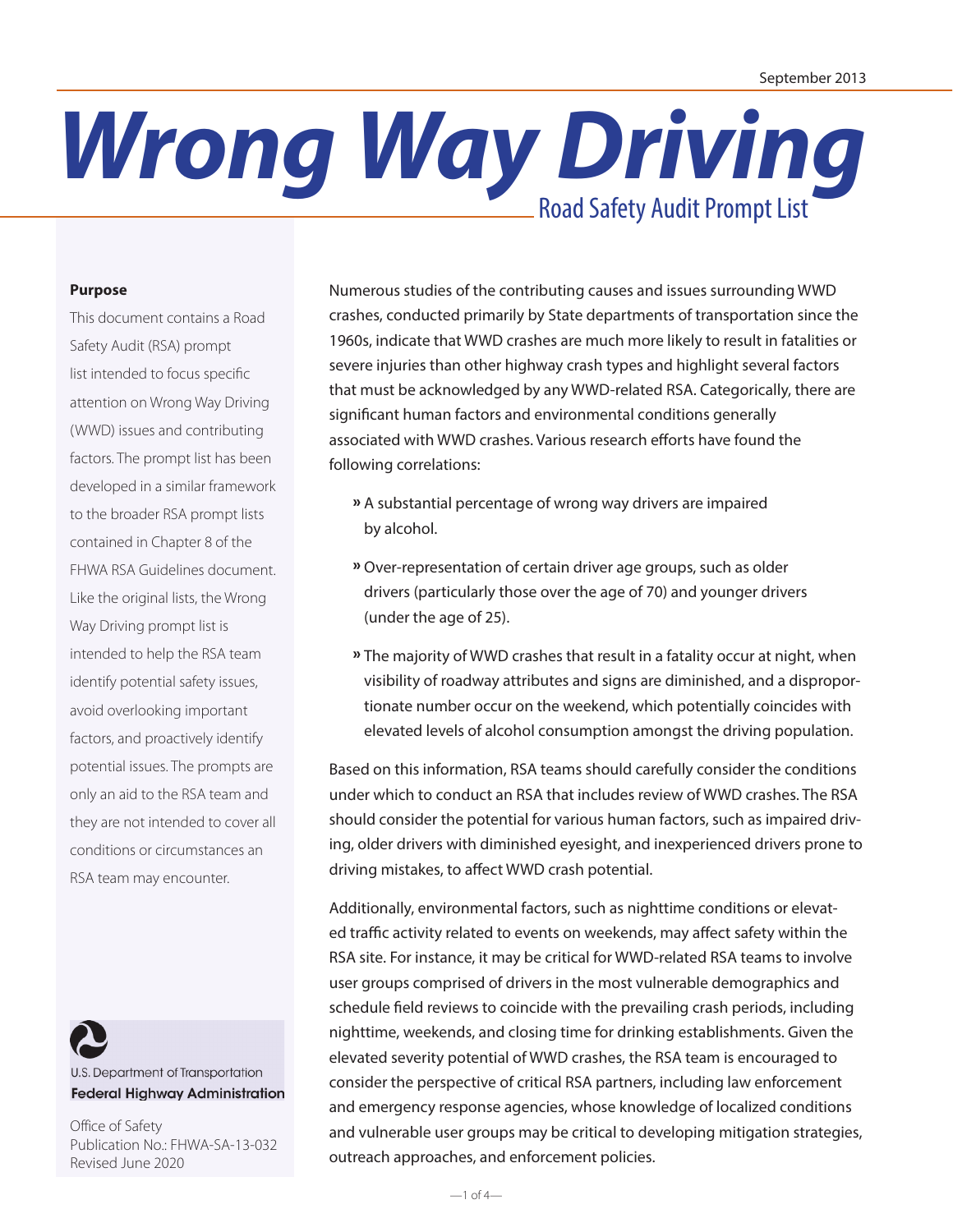# **Wrong Way Driving RSA Prompt List**

## Master Prompt List

| Scope of Project, Function,<br><b>Traffic Mix, and Road Users</b>                                | <b>Design</b>         | <b>Signs and Markings</b>                    | <b>Time of Day</b><br><b>Conditions</b> | <b>Seasonal and</b><br><b>Temporary Conditions</b> |
|--------------------------------------------------------------------------------------------------|-----------------------|----------------------------------------------|-----------------------------------------|----------------------------------------------------|
| Proximity of freeway access                                                                      | Alignment             | Positioning (conspicuity)                    | _ighting                                | Weather                                            |
| and intersections<br>Older, unfamiliar, intoxicated drivers<br>Changes in traffic volume and mix | Spacing               | Visibility (day and night)                   | Visibility                              | Construction                                       |
|                                                                                                  | Visibility            | Clutter                                      | Peak vs. off-peak<br>traffic conditions |                                                    |
|                                                                                                  | Sight lines           | Confusion                                    |                                         |                                                    |
|                                                                                                  | Lane<br>configuration | Supplementary signs and<br>pavement markings |                                         |                                                    |

## Detailed Prompt Lists

## **Scope of Project, Function, Traffic Mix, Road Users**

Does the study area include all critical freeway access points and other intersections in close proximity?

Is there reasonable expectation of older (over the age of 70) or younger (under the age of 25) drivers in the study area?

Is the study area located in proximity to or along a corridor with drinking establishments?

Is there a significant population of drivers who may be unfamiliar with the facility, particularly during nighttime conditions?

Are there notable differences in traffic activity during nighttime conditions, as compared to daytime conditions?

## **Design**

Are any exit ramps located adjacent to entrance ramps (i.e., a partial cloverleaf design)?

Does ramp alignment reinforce appropriate access to ramps and deter WWD?

Do local roadways or driveways intersect near interchange ramps?

Is the spacing between ramps and/or intersections adequate to allow drivers to clearly identify the correct direction to travel?

Are entrance and exit ramps separated by pavement markings, median, or other physical separation? Is the median or other physical separation conspicuous?

Do medians, channelization, or other physical barriers prohibit or deter wrong way access to the freeway ramps?

Does guardrail, or any other traffic barrier along or between ramps, obstruct visibility of the respective ramps?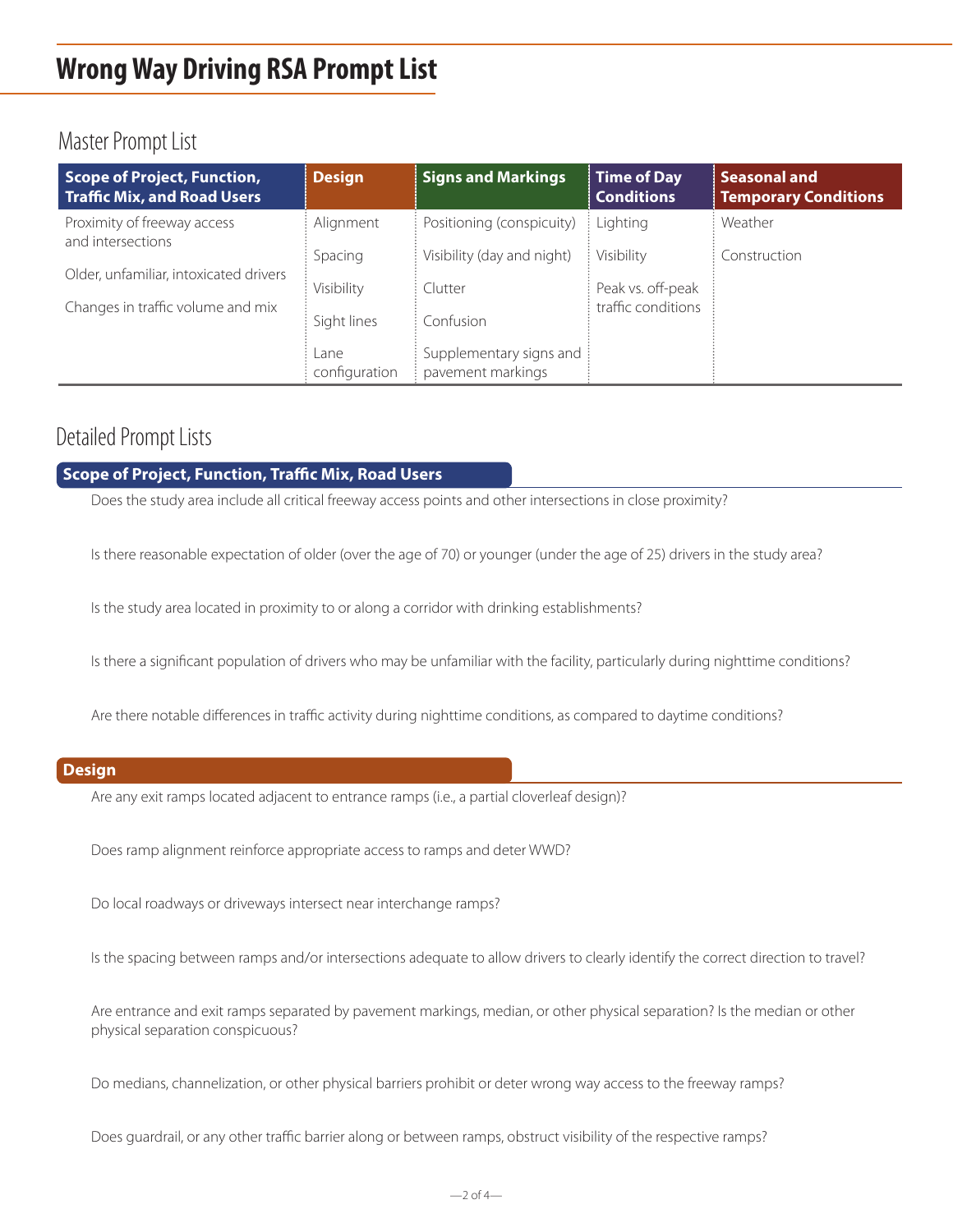## **Wrong Way Driving RSA Prompt List** (continued)

Could the layout and/or number of lanes on exit ramps contribute to potential driver confusion when approaching from the mainline roadway?

Does vehicle queuing or spillover between ramps or intersections affect sign visibility or driver behavior?

Is the corner radius at an exit ramp designed to deter wrong way entry by turning vehicles?

Is the paved width (total of lanes and shoulders) of the ramps adequate for turning movements of design vehicles, but to the

point of creating potential wrong way confusion?

Do any paved shoulders along the ramps detract from lane channelization?

Does horizontal or vertical curvature affect visibility of interchange ramps or signs?

Are sight lines on ramps and at ramp termini appropriate for the location, traffic, and vehicle speeds?

Are traffic signals or other traffic control devices configured to reinforce the proper travel directions for ramps?

#### **Signs and Markings**

Are signs at both entrance and exit ramps positioned to be conspicuous to drivers approaching from all directions?

Do parked vehicles, pedestrian activity, vegetation, other signs, or roadside objects affect the visibility of regulatory signs, warning signs, or geometric conditions at entrance and exit ramps?

Are DO NOT ENTER, WRONG WAY, and ONE WAY signs provided on freeway exit ramps? What sizes are the signs? What height are they posted? Are signs double-posted? Are the signs in adequate condition?

Are supplemental signs provided on the approaching roadways (i.e., warning or regulatory signs to deter left and right turns from a roadway onto an exit ramp)?

Are appropriate wayfinding or guide signs provided at freeway entrance ramps?

Could any steps be taken to draw driver attention to entrance ramps when approaching an interchange?

Are dynamic warning systems (such as actuated Wrong Way signs) provided on any exit ramps?

Are signs or other visual cues to deter WWD provided along the length of the exit ramp and at the junction of the exit ramp and freeway?

Does the presence of non-warning or non-regulatory signs contribute to sign clutter or driver confusion?